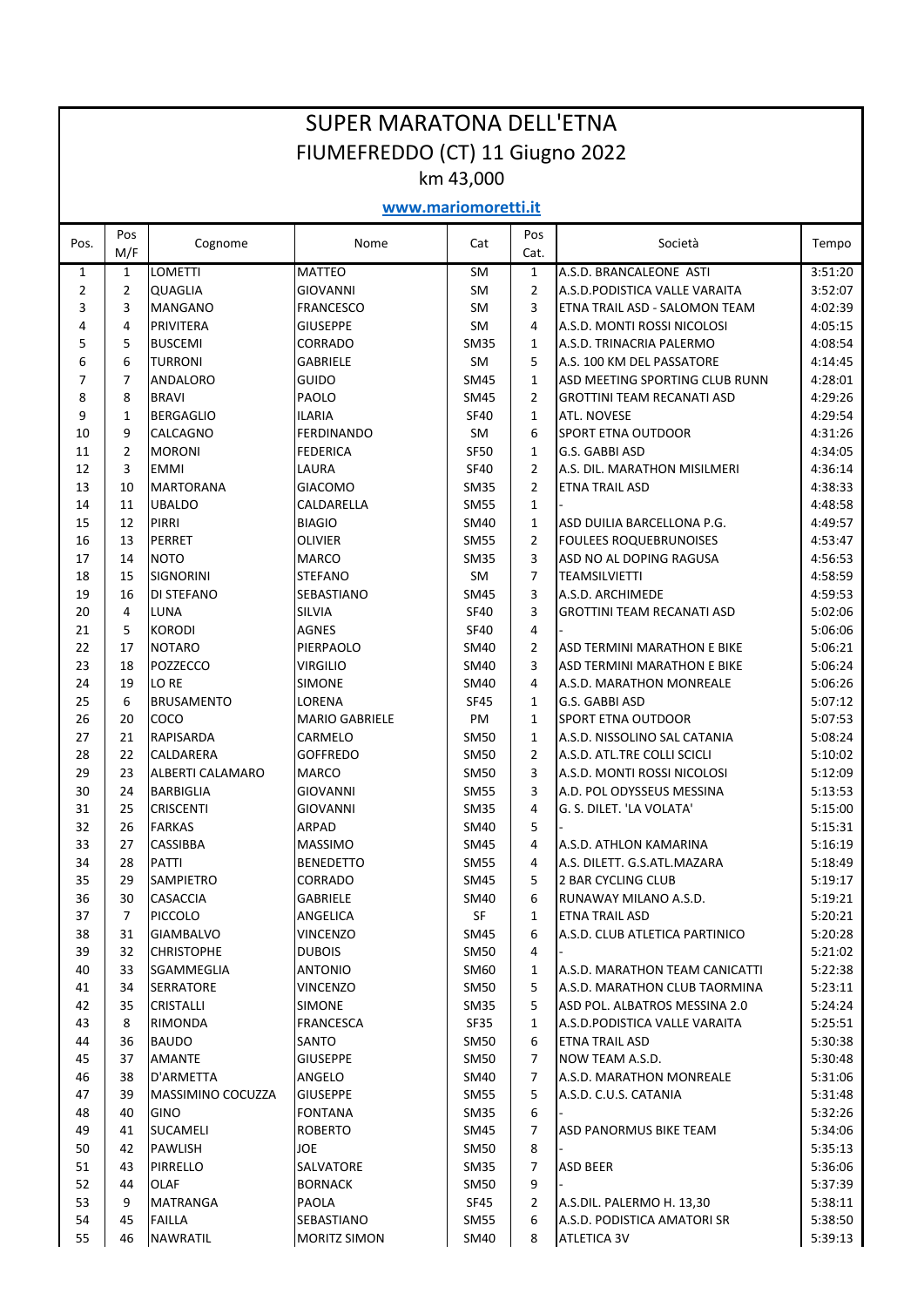| 56       | 47       | <b>NOT</b>                           | <b>FEDERICO</b>         | <b>SM50</b>       | 10                   | ATL. MONDOVI'-ACQUA S.BERNARDO       | 5:39:44            |
|----------|----------|--------------------------------------|-------------------------|-------------------|----------------------|--------------------------------------|--------------------|
| 57       | 48       | SANTANGELO                           | <b>GIUSEPPE</b>         | SM40              | 9                    | SPORTIFICATION                       | 5:39:46            |
| 58       | 49       | LANZA                                | <b>FRANCO</b>           | <b>SM55</b>       | $\overline{7}$       | <b>ASD RANDABIKE</b>                 | 5:40:56            |
| 59       | 50       | BILA'                                | ANDREA                  | SM40              | 10                   | A.S. DILETT. G.S.ATL.MAZARA          | 5:41:16            |
| 60       | 51       | <b>BASILE</b>                        | <b>MARIANO</b>          | <b>SM55</b>       | 8                    | <b>ASD RUNNERS MONTELEPRE</b>        | 5:41:57            |
| 61       | 52       | <b>CAMINITA</b>                      | <b>GIOACCHINO</b>       | SM45              | 8                    | lG.S. DIL. AMATORI PALERMO           | 5:42:27            |
| 62       | 10       | LA PERA                              | LARA                    | <b>SF45</b>       | 3                    | A.S. DIL. MARATHON MISILMERI         | 5:42:54            |
| 63       | 53       | <b>NICOTRA</b>                       | ANDREA DIEGO ALESS      | SM40              | 11                   |                                      | 5:42:56            |
| 64       | 54       | <b>MELITA</b>                        | SEBASTIANO              | <b>SM50</b>       | 11                   | ETNA RUNNING ASD                     | 5:43:04            |
| 65       | 55       | MEI                                  | <b>FABIO</b>            | SM50              | 12                   | A.S.D. PODISTICA PATTESE             | 5:45:41            |
| 66       | 56       | CAMOZZI                              | <b>MASSIMO</b>          | <b>SM55</b>       | 9                    | ATL. VALLE BREMBANA                  | 5:46:22            |
| 67       | 57       | <b>MACCIO</b>                        | MAXIMILIEN              | SM50              | 13                   | <b>MENTON MARATHON</b>               | 5:48:27            |
| 68       | 58       | DI GIOIA                             | CALOGERO                | SM40              | 12                   | A.S.DIL. UNIVERSITAS PA              | 5:48:39            |
| 69       | 59       | <b>IOCO</b>                          | VINCENZO                | SM50              | 14                   | ASD RUNNERS MONTELEPRE               | 5:49:11            |
| 70       | 60       | <b>D'ERRICO</b>                      | <b>MICHELE</b>          | SM65              | $\mathbf{1}$         | A.S. DILETT. POL. MARSALA DOC        | 5:50:12            |
| 71       | 61       | ARCIDIACONO                          | <b>FILIPPO</b>          | SM50              | 15                   | ASD CORRENDO PER ACI - ACIREALE      | 5:50:18            |
| 72       | 11       | <b>OGRODNIK</b>                      | <b>MARIA RENATA</b>     | <b>SF40</b>       | 5                    | ASD TERMINI MARATHON E BIKE          | 5:50:36            |
| 73       | 62       | <b>TRAPASSO</b>                      | VITALIANO               | SM45              | 9                    | <b>MARATHON CS</b>                   | 5:50:39            |
| 74       | 63       | INTERLANDI                           | <b>ANDREA</b>           | SM                | 8                    | A.S.D. FLORIDIA RUNNING              | 5:50:45            |
| 75       | 64       | CASSARA'                             | RICCARDO                | <b>SM45</b>       | 10                   | G.S. DIL. AMATORI PALERMO            | 5:51:17            |
| 76       | 65       | <b>DRAGO</b>                         | SALVATORE               | <b>SM70</b>       | $\mathbf{1}$         | A.S.D. SPORTAMATORI PARTINICO        | 5:51:24            |
| 77       | 66       | <b>PARISI</b>                        | <b>SIMONE</b>           | SM45              | 11                   |                                      | 5:51:54            |
| 78       | 67       | <b>TRAINA</b>                        | <b>MARCO</b>            |                   | 9                    |                                      | 5:52:38            |
| 79       |          | <b>TROPEA</b>                        |                         | SM<br><b>SM50</b> |                      | A.S.DIL. PALERMO H. 13,30            | 5:53:09            |
| 80       | 68<br>69 | <b>SESSA</b>                         | ALESSANDRO              | <b>SM50</b>       | 16                   | <b>TCW</b>                           |                    |
|          |          |                                      | SALVATORE               |                   | 17                   | A.S.D. PODISTICA MESSINA             | 5:54:30            |
| 81       | 70       | <b>GIANFORMAGGIO</b><br><b>FIRPO</b> | <b>GIROLAMO</b>         | <b>SM35</b>       | 8                    | A.S. DILETT. G.S.ATL.MAZARA          | 5:55:51            |
| 82<br>83 | 71<br>72 |                                      | MASSIMILIANO            | SM45              | 12<br>$\overline{2}$ | <b>RENSEN SPORT TEAM ASD</b>         | 5:57:04<br>5:57:14 |
| 84       | 73       | <b>GIOVINAZZO</b><br><b>CESARE</b>   | VINCENZO                | SM60              | 9                    | ASD ESCAPE TEAM VIGEVANO             | 5:58:29            |
|          |          |                                      | <b>FRANCESCO</b>        | <b>SM35</b>       |                      | A.S. DIL. MARATHON MISILMERI         |                    |
| 85       | 74       | <b>PAUDICE</b>                       | <b>ANTONINO</b>         | SM50              | 18                   | ASD POLIZIA DI STATO PALERMO         | 5:59:32            |
| 86<br>87 | 75       | LO BAIDO                             | BARTOLOMEO              | SM40              | 13                   | A.S.D. SPORTAMATORI PARTINICO        | 5:59:38<br>6:00:58 |
|          | 76       | DI STEFANO                           | <b>DARIO</b>            | <b>SM35</b>       | 10                   | A.S.D. ARCHIMEDE                     |                    |
| 88       | 12       | <b>CASELLA</b>                       | <b>GIUSEPPINA</b>       | SF45              | 4                    | <b>ETNA TRAIL ASD</b>                | 6:01:11            |
| 89       | 77       | RANNO                                | <b>MICHELE</b>          | SM50              | 19                   | A.S.D. ATLETICA SICILIA              | 6:03:03            |
| 90       | 78       | <b>MONTAGNA</b>                      | <b>MARIO</b>            | SM45              | 13                   | ASD POLIZIA DI STATO PALERMO         | 6:03:06            |
| 91       | 79       | <b>FERRARA</b>                       | GIULIANO                | SM45              | 14                   | ASD POLIZIA DI STATO PALERMO         | 6:03:08            |
| 92       | 80       | MILITELLO                            | <b>GIUSEPPE</b>         | SM50              | 20                   |                                      | 6:03:38            |
| 93<br>94 | 81<br>82 | <b>ALESA</b><br>PECORARO             | SALVATORE               | SM45              | 15<br>3              | <b>CORRERE OLTRE ASD</b>             | 6:03:48<br>6:04:23 |
|          |          |                                      | <b>FRANCESCO</b>        | SM60              |                      | <b>ASD RUNNERS MONTELEPRE</b>        |                    |
| 95       | 13       | <b>PISCIOTTA</b>                     | <b>GIACOMA</b>          | SF40              | 6                    | <b>ASD RUNNERS MONTELEPRE</b>        | 6:05:00            |
| 96       | 14       | <b>MARRONE</b>                       | LOREDANA ANGELA         | SF50              | $\overline{2}$       | ASD EQUILIBRA RUNNING TEAM PA        | 6:05:33            |
| 97       | 83       | ARDAGNA                              | DAMIANO                 | SM50              | 21                   | A.S. DILETT. POL. MARSALA DOC        | 6:07:19            |
| 98       | 15       | PERONI                               | <b>ROBERTA</b>          | <b>SF40</b>       | $\overline{7}$       | <b>LEOPODISTICA</b>                  | 6:08:14            |
| 99       | 84       | ROSANO                               | <b>GIUSEPPE</b>         | SM45              | 16                   | <b>SPORT ETNA OUTDOOR</b>            | 6:08:32            |
| 100      | 85       | LA PIANA                             | <b>ANTONINO</b>         | SM40              | 14                   | <b>ASD RANDABIKE</b>                 | 6:08:46            |
| 101      | 86       | LA MARCA                             | SALVATORE               | SM40              | 15                   | <b>MARATHON CALTANISSETTA</b>        | 6:09:15            |
| 102      | 87       | LA FATA                              | <b>FABIO</b>            | <b>SM55</b>       | 10                   | G.S. DIL. AMATORI PALERMO            | 6:09:28            |
| 103      | 88       | KRZYSZYCHA                           | <b>BARTOSZ</b>          | SM                | 10                   |                                      | 6:10:41            |
| 104      | 16       | PROTHMANN                            | CHRISTINE               | <b>SF50</b>       | 3                    | A.S.DIL. PALERMO H. 13,30            | 6:11:14            |
| 105      | 17       | <b>MARTORANA</b>                     | ZAIRA                   | SF                | $\overline{2}$       | A.S.D. MARATHON MONREALE             | 6:11:38            |
| 106      | 89       | SECONDO                              | MARGIOTTA               | SM50              | 22                   | <b>ESERCITO 62° REGGIMENTO FANTE</b> | 6:11:39            |
| 107      | 18       | SUIZZO                               | ELEONORA                | SF45              | 5                    | ESERCITO 62° REGGIMENTO FANTE        | 6:11:43            |
| 108      | 90       | <b>ISETTA</b>                        | <b>ANTONIO</b>          | <b>SM35</b>       | 11                   |                                      | 6:11:47            |
| 109      | 91       | <b>RE</b>                            | <b>FEDERICO</b>         | SM                | 11                   | ETNA RUNNING ASD                     | 6:12:03            |
| 110      | 92       | DI VINCENZO                          | SALVATORE               | SM50              | 23                   | A.S.D. MONTI ROSSI NICOLOSI          | 6:12:45            |
| 111      | 93       | LA PLACA                             | <b>NATALE</b>           | SM35              | 12                   | ASD PALERMO RUNNING                  | 6:13:19            |
| 112      | 94       | CAVARRETTA                           | <b>FRANCESCO</b>        | SM50              | 24                   | ASD PALERMO RUNNING                  | 6:14:08            |
| 113      | 95       | <b>BORDINO</b>                       | FRANCESCO               | <b>SM55</b>       | 11                   | <b>RUNNING PREALPINO ASD</b>         | 6:14:41            |
| 114      | 96       | PETTA                                | NICOLÒ                  | SM40              | 16                   | ASD TERMINI MARATHON E BIKE          | 6:16:03            |
| 115      | 97       | MAZZOTTA                             | FRANCESCO               | SM                | 12                   | A.S.D. ATLETICA PRIOLO               | 6:16:37            |
| 116      | 98       | <b>PUGLIESE</b>                      | <b>MARTINO GIUSEPPE</b> | SM50              | 25                   | ALBEROBELLO RUNNING ASD              | 6:17:10            |
| 117      | 99       | <b>MACCARONE</b>                     | MARCELLO SALVATORE      | SM50              | 26                   | <b>ASD RUN LIFE</b>                  | 6:17:19            |
| 118      | 100      | <b>VECCHIO</b>                       | SALVATORE               | SM45              | 17                   | <b>ETNA TRAIL ASD</b>                | 6:17:28            |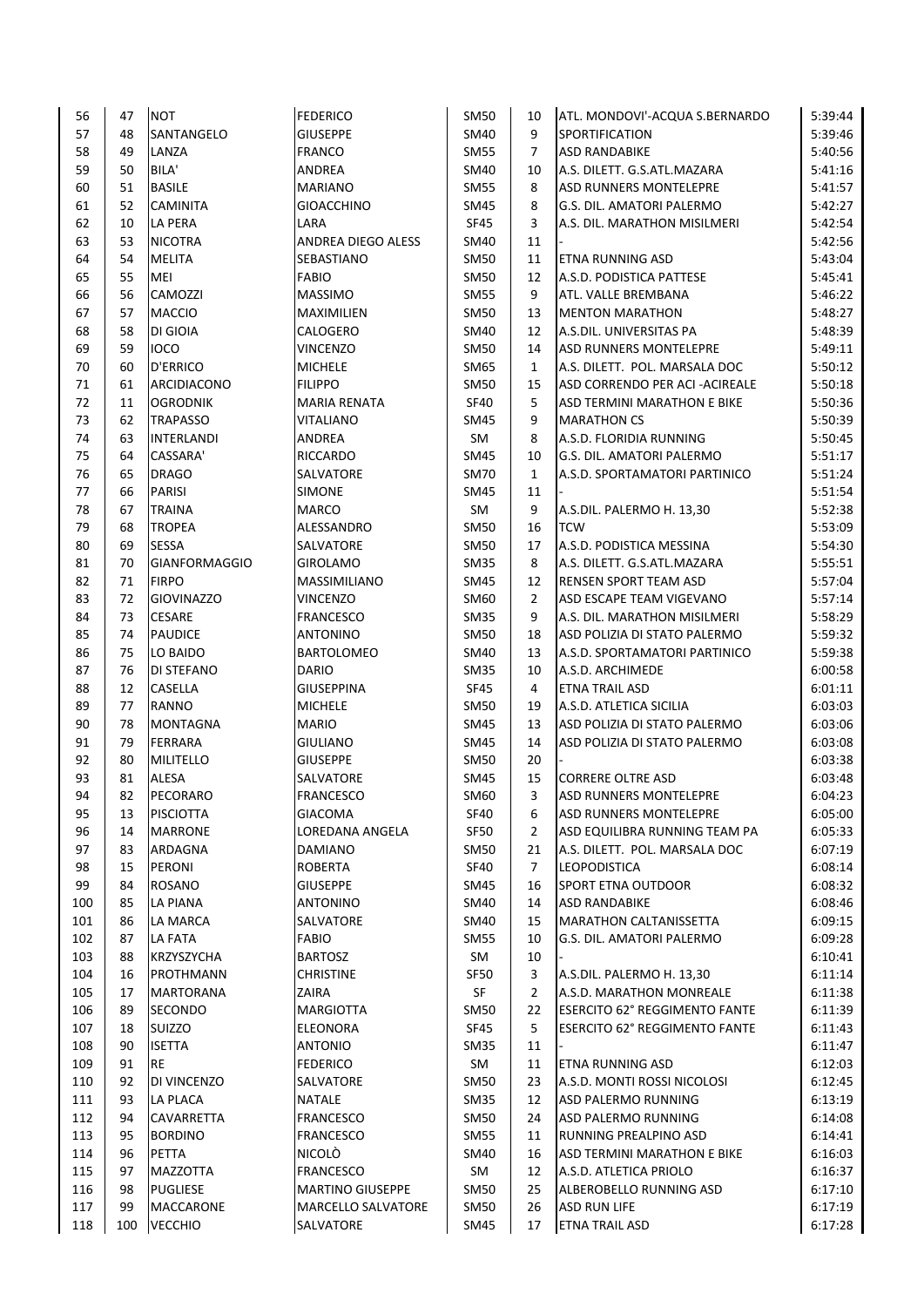| 119 | 101 | <b>DI ADAMO</b>       | <b>GIUSEPPE</b>      | <b>SM50</b>      | 27                   | A.S.D. BARBONI DI LUSSO           | 6:18:24            |
|-----|-----|-----------------------|----------------------|------------------|----------------------|-----------------------------------|--------------------|
| 120 | 102 | <b>MANCUSO</b>        | <b>RINO</b>          | <b>SM35</b>      | 13                   | A.S.D.PODISTICA CAPO D'ORLANDO    | 6:20:11            |
| 121 | 103 | <b>VICARIO</b>        | <b>GIUSEPPE</b>      | <b>SM50</b>      | 28                   | A.S.D.PODISTICA CAPO D'ORLANDO    | 6:20:16            |
| 122 | 104 | <b>DI PRIMO</b>       | <b>NICOLÒ</b>        | <b>SM55</b>      | 12                   | <b>SPORT ETNA OUTDOOR</b>         | 6:20:20            |
| 123 | 105 | <b>CALLEA</b>         | <b>ANTONIO</b>       | SM45             | 18                   |                                   | 6:21:19            |
| 124 | 106 | <b>TIMPANELLI</b>     | <b>MARCO</b>         | SM40             | 17                   | <b>MARATHON CALTANISSETTA</b>     | 6:22:22            |
| 125 | 107 | <b>PETRUCCI</b>       | LUIGI                | <b>SM50</b>      | 29                   | A.S.DIL. PALERMO H. 13,30         | 6:24:24            |
| 126 | 19  | <b>YAN</b>            | <b>MULY</b>          | <b>SF35</b>      | $\overline{2}$       | <b>MENTON MARATHON</b>            | 6:24:58            |
| 127 | 108 | <b>CURCURUTO</b>      | MARCELLO             | <b>SM55</b>      | 13                   | A.S.D. MARATHON CLUB TAORMINA     | 6:24:59            |
| 128 | 109 | <b>MISSERI</b>        | <b>GIOVANNI</b>      | <b>SM45</b>      | 19                   | ASD PANORMUS BIKE TEAM            | 6:25:14            |
| 129 | 110 | <b>SPATA</b>          | <b>ROBERTO</b>       | <b>SM50</b>      | 30                   | A.S.D. SPORTAMATORI PARTINICO     | 6:27:24            |
| 130 | 111 | <b>CURATOLO</b>       | LEONARDO             | <b>SM50</b>      | 31                   | <b>EFKLIS ATHENS</b>              | 6:27:29            |
| 131 | 112 | <b>ALBERTI</b>        | PAOLO                | <b>SM50</b>      | 32                   | <b>RUNCARD</b>                    | 6:29:25            |
| 132 | 113 | <b>PISCITELLO</b>     | <b>SERGIO</b>        | SM60             | 4                    | A.S.DIL. PALERMO H. 13,30         | 6:29:32            |
| 133 | 114 | FAZZINO               | SAVERIO              | <b>SM55</b>      | 14                   | A.S.D. CLUB ATLETICA PARTINICO    | 6:32:02            |
| 134 | 115 | <b>NOTO</b>           | DANIELE              | SM40             | 18                   | A.S.D. CLUB ATLETICA PARTINICO    | 6:32:05            |
| 135 | 116 | <b>CIRAVOLO</b>       | NICOLO PIO           | <b>SM50</b>      | 33                   | <b>ASD RUNNERS MONTELEPRE</b>     | 6:32:06            |
| 136 | 117 | LO FURNO              | <b>EDOARDO</b>       | PM               | $\overline{2}$       |                                   | 6:32:26            |
| 137 | 118 | <b>SGAMMEGLIA</b>     | <b>ADOLFO</b>        | <b>SM55</b>      | 15                   | A.S.D. MARATHON TEAM CANICATTI    | 6:32:44            |
| 138 | 119 | <b>DI PRIMA</b>       | <b>DOMENICO</b>      | SM40             | 19                   | A.S.D. MARATHON TEAM CANICATTI    | 6:32:52            |
| 139 | 120 | <b>MORALE</b>         | <b>ELIO</b>          | <b>SM55</b>      | 16                   | A.S.D. FLORIDIA RUNNING           | 6:32:57            |
| 140 | 121 | <b>PITTA</b>          | <b>GIANVITO</b>      | <b>SM50</b>      | 34                   | <b>ATLETICA SANDRO CALVESI</b>    | 6:33:36            |
| 141 | 122 | <b>DI FRANCO</b>      | <b>MICHELE</b>       | SM45             | 20                   | A.S.D. CLUB ATLETICA PARTINICO    | 6:33:48            |
| 142 | 123 | <b>SCORDO</b>         | <b>ANTONIO</b>       | <b>SM45</b>      | 21                   |                                   | 6:33:50            |
| 143 | 124 | <b>CALIGIURI</b>      | SALVATORE            | <b>SM40</b>      | 20                   | <b>MARATHON CS</b>                | 6:34:00            |
| 144 | 125 | <b>TORDA</b>          | <b>MÁRTON</b>        | SM               | 13                   |                                   | 6:34:31            |
| 145 | 126 | <b>FILIPPELLI</b>     | <b>GIUSEPPE</b>      | <b>SM65</b>      | $\mathbf 2$          | POD. MORETTI CORVA                | 6:34:45            |
| 146 | 127 | <b>MONTALBANO</b>     | SANTO                | SM60             | 5                    | A.S. DIL. MARATHON MISILMERI      | 6:35:56            |
| 147 | 128 | <b>MELIS</b>          | <b>GIOVANNI LUCA</b> | SM50             | 35                   | <b>MARATHON CS</b>                | 6:36:24            |
| 148 | 129 | <b>MIGLIORE</b>       | <b>BRUNO</b>         | SM60             | 6                    | ASD PANORMUS BIKE TEAM            | 6:37:23            |
| 149 | 130 | <b>DI PAOLA</b>       | SEBASTIANO           | <b>SM50</b>      | 36                   | A.S.D. C.U.S. CATANIA             | 6:37:33            |
| 150 | 131 | <b>GENOVESE</b>       | <b>ROBERTO</b>       | SM40             | 21                   | A.S.D. PODISTICA MESSINA          | 6:39:47            |
| 151 | 132 | <b>BEVILACQUA</b>     | <b>GIOVANNI</b>      | <b>SM50</b>      | 37                   | <b>RUNCARD</b>                    | 6:40:13            |
| 152 | 133 | <b>SPICHETTI</b>      | <b>ANTONIO</b>       | <b>SM65</b>      | 3                    | ASD PODISTICA PRATO NORD          | 6:41:11            |
| 153 | 134 | <b>INNOCENTI</b>      | <b>SIMONE</b>        | <b>SM50</b>      | 38                   |                                   | 6:41:17            |
| 154 | 135 | <b>CALAPA'</b>        | ANTONINO             | <b>SM45</b>      | 22                   | ASD MEETING SPORTING CLUB RUNN    | 6:42:18            |
| 155 | 136 | PETRELLA              | <b>GIANLUCA</b>      | <b>SM50</b>      | 39                   | <b>GROTTINI TEAM RECANATI ASD</b> | 6:42:31            |
| 156 | 137 | <b>BELLITTO</b>       | DANIELE              | <b>SM50</b>      | 40                   |                                   | 6:43:08            |
| 157 | 20  | <b>MIGLIORE</b>       | <b>GRAZIA</b>        | <b>SF55</b>      | $\mathbf{1}$         | A.S.D. MARATHON CLUB TAORMINA     | 6:43:20            |
| 158 | 138 | PECORELLA             | ANGELO               |                  | 17                   | <b>CORLEONE MARATHON</b>          | 6:48:02            |
|     |     |                       | <b>IVANO</b>         | SM55             |                      |                                   |                    |
| 159 | 139 | <b>TATA</b>           | <b>GILBERTO</b>      | <b>SM45</b>      | 23<br>$\overline{7}$ | A.S.D. FLORIDIA RUNNING           | 6:48:09            |
| 160 | 140 | <b>MAGONI</b>         | <b>TOMMASO</b>       | SM60             |                      | ATL. VALLE BREMBANA               | 6:48:25            |
| 161 | 141 | <b>BLANDO</b>         | <b>CESARE</b>        | SM40             | 22                   | ASD POLIZIA DI STATO PALERMO      | 6:48:31<br>6:48:46 |
| 162 | 142 | <b>BARONE</b>         |                      | <b>SM50</b>      | 41                   | <b>RENSEN SPORT TEAM ASD</b>      |                    |
| 163 | 143 | <b>PERRONE FODARO</b> | CARMELO              | <b>SM50</b>      | 42                   | ATLETICA GIO' 22 RIVERA           | 6:49:02            |
| 164 | 21  | <b>ZANELLA</b>        | ELISABETTA           | SF40             | 8                    | ATLETICA GIO' 22 RIVERA           | 6:49:03            |
| 165 | 144 | <b>BROGLIO</b>        | <b>FLAVIO</b>        | <b>SM50</b>      | 43                   | ASD BEER                          | 6:49:16            |
| 166 | 145 | SCARDAVI              | GIOVANNI             | SM60             | 8                    | A.S.D. PALERMO CITY RUNNERS       | 6:49:30            |
| 167 | 146 | <b>DEBIERE</b>        | <b>PATRICE</b>       | <b>SM45</b>      | 24                   |                                   | 6:49:30            |
| 168 | 147 | <b>CAFOLLA</b>        | <b>DOMENICO</b>      | <b>SM50</b>      | 44                   | <b>TORNADO</b>                    | 6:50:15            |
| 169 | 148 | <b>GIOVANNI</b>       | SUTERA               | SM <sub>35</sub> | 14                   |                                   | 6:50:36            |
| 170 | 149 | SILVIA                | <b>GREGORIO</b>      | <b>SM55</b>      | 18                   | A.S. DIL. MARATHON MISILMERI      | 6:51:23            |
| 171 | 150 | VADALA'               | <b>GIUSEPPE</b>      | <b>SM50</b>      | 45                   | <b>RUNCARD</b>                    | 6:52:25            |
| 172 | 151 | CASSARINO             | ANGELO               | SM50             | 46                   | A.P.D. ULTRARUNNING RAGUSA        | 6:52:27            |
| 173 | 152 | <b>STANCAMPIANO</b>   | <b>GIUSEPPE</b>      | SM50             | 47                   | <b>SPORT ETNA OUTDOOR</b>         | 6:52:57            |
| 174 | 22  | <b>CIFALI</b>         | ELENA RITA           | SF45             | 6                    | ESERCITO 62° REGGIMENTO FANTE     | 6:53:30            |
| 175 | 23  | DE SARIO              | <b>MARIA ENZA</b>    | SF35             | 3                    | ESERCITO 62° REGGIMENTO FANTE     | 6:53:32            |
| 176 | 153 | <b>GUARDO</b>         | <b>ANTONINO</b>      | <b>SM55</b>      | 19                   | ETNA TRAIL ASD                    | 6:56:27            |
| 177 | 154 | CALANDRA              | SALVATORE            | <b>SM45</b>      | 25                   | A.S.D. SPORTAMATORI PARTINICO     | 6:56:37            |
| 178 | 24  | <b>GALATI</b>         | ELVIRA MATTIA        | <b>SF40</b>      | 9                    | A.D. POL ODYSSEUS MESSINA         | 6:57:05            |
| 179 | 155 | PAGLIARIN             | <b>ALDO</b>          | SM               | 14                   | ASD MEETING SPORTING CLUB RUNN    | 6:57:39            |
| 180 | 25  | <b>PARISI</b>         | SANDRA               | SF45             | 7                    | A.S. ROMA ROAD R.CLUB             | 6:58:49            |
| 181 | 26  | RIPAMONTI             | <b>ELENA PIERA</b>   | SF50             | 4                    | G.S. C.S.I. MORBEGNO              | 7:01:35            |